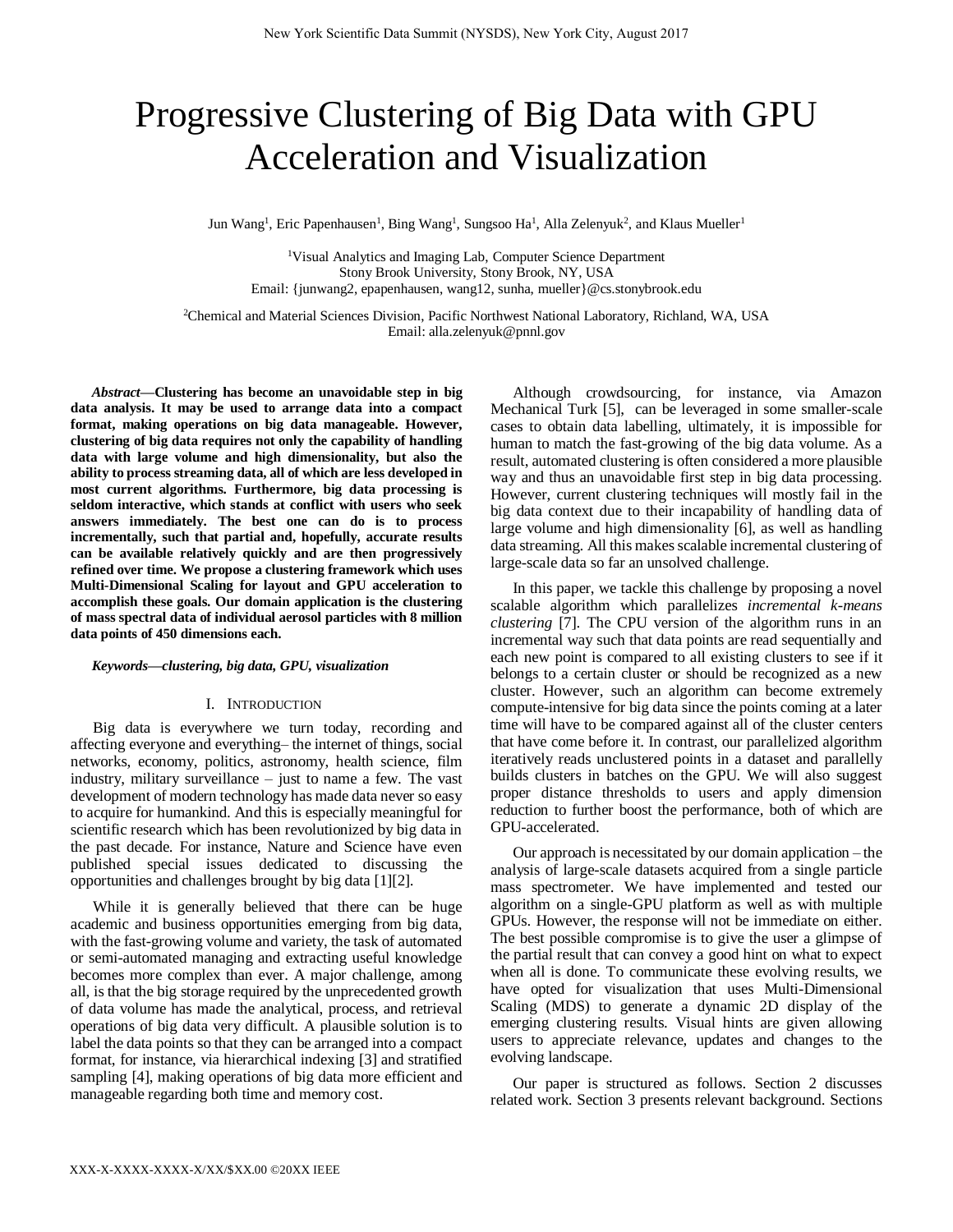4 and 5 describe our framework. Section 6 presents results, and Section 7 ends with conclusions and future work.

## **II. RELATED WORK**

A broad survey of clustering algorithms for big data has recently been given by Fahad et al. [6]. In general, these algorithms can be categorized into five classes - partition-based (some well-knowns are  $k$ -means [8], PAM [9], FCM [10]), hierarchical-based (e.g. BIRCH [11], CURE [12], Chameleon [13]), density-based (DBSCAN [14], OPTICS [15]), grid-based (CLIQUE[16], STING [17]), and model-based (MCLUST [18], EM [19]). However, most of these algorithms cannot handle data on extreme scale, at least under a CPU implementation, due to their low computing efficiency.

To accelerate the computation, parallel algorithms utilizing either distributed architectures or GPUs have been widely studied. One that is most often being adapted is the  $k$ -means algorithm. Typically, k-means has two iterative steps. Step 1 begins with  $k$  samples (the means) and assigns all other data points to the closest of these  $k$  means. Step  $\overline{2}$  then computes a new mean for each of the k clusters upon which a new iteration begins. Iterations will continue until the total sum of errors falls below some threshold. As k-means does not guarantee the global minimum, users usually have to run the algorithm multiple times, also with different numbers of  $k$ .

A typical approach to parallelize  $k$ -means on distributed architectures interconnected via MPI/OpenMP is to partition the  $N$  data points onto  $P$  processors. Then each processor runs step 1 and 2 on its local data, and the global  $k$  means are found by averaging the local ones. This can occur in a map-reduce fashion [20][21], in which all mappers distribute their local  $k$  means to a set of  $P$  reducers which perform the averaging in parallel. The reducers then send the global  $k$  means back to the mappers for a new iteration. An alternative approach is to make each processor broadcast its local set of  $k$  means to all other processors which then all compute the global set locally. This is less parallel but requires less communication, thus better fits the situation where remote workstations are connected via TCP/IP [22].

Finally, the k-means algorithm has also been accelerated on GPUs [9][23][24] using CUDA. Most approaches typically only parallelize step 1 but not step 2 since the number of clusters is usually too low for parallelization. Our approach also uses GPUs and is implemented with CUDA but our purpose is not standard  $k$ -means where a fixed number of  $k$  clusters can have any extent as long as they do not overlap with other clusters. Rather, in our method, clusters cannot have an extent greater than a preset threshold, and the number of clusters need not to be specified by the user. This makes a direct comparison to the existing, more general work.

## **III. BACKGROUND**

As mentioned, the clustering framework presented in this paper is necessitated by our domain application and is actually part of a larger visual analytic system we have been developing in the past ten years  $[7][25][26][27]$ , collaborating with a group of aerosol scientists. The data is acquired by a state-of-the-art single particle mass spectrometer termed SPLAT II [28],

recording 450-dimension mass spectra of individual aerosol particles. SPLAT II can acquire up to 100 particles per second at sizes between 50-3,000 nm with a precision of 1 nm. These data are used to understand the processes that control formation, physicochemical properties and transformations of particles relevant to nanotechnology, catalysis, combustion, atmospheric chemistry, and national security.

The overall goal is to build a hierarchical structure of millions of collected particles based on their composition, which can then be used in subsequent automated classification of new particle acquisitions, either back in the lab or directly in the field. The tools we have developed to create this hierarchy tightly integrate the scientist into this process. Our system provides a variety of interactive controls that allow the scientists to delineate particle clusters directly in the high-dimensional space - a process which we refer to as cluster sculpting. Interactive and intuitive expert-driven tools for this process are strongly needed since the data are extremely complex and fully automated clustering tools do not return satisfactory results.

Fig. 1 shows the interface of a prototype system, called SpectraMiner, with a complete particle hierarchy in form of a radial dendrogram [7][25]. Leaf nodes made up of particles are located in the outer ring. These are then merged into higher level nodes based on their distances. A heap sort algorithm merges the currently nearest pair of nodes until reaching the root at which all nodes have been merged.

Since SPLAT II can acquire 100 particles/s, the number of particles gathered in a single run can easily reach 100,000, which takes just 15 minutes. Even 100,000 is a large number of points to compute the classification tree from, and so we have always relied on clustering with a tight bound to detect and remove redundant data points. Since in the onset the number of points was reasonably small, this clustering could be done on the CPU. But now, the experiments and field campaign are much longer and more frequent and so datasets of 5-10M particles have become the norm. This paper uses the dataset acquired during a month-long CARES field campaign in Sacramento, CA [29] in which SPLAT II operated 24/7 for the entire month. To keep the size of the dataset manageable, the sampling rate was reduced to 20 particles/s. The CPU solution was insufficient to perform the clustering at this level of magnitude, which necessitated our high-performance GPU solution.



Fig. 1 The SpectraMiner interface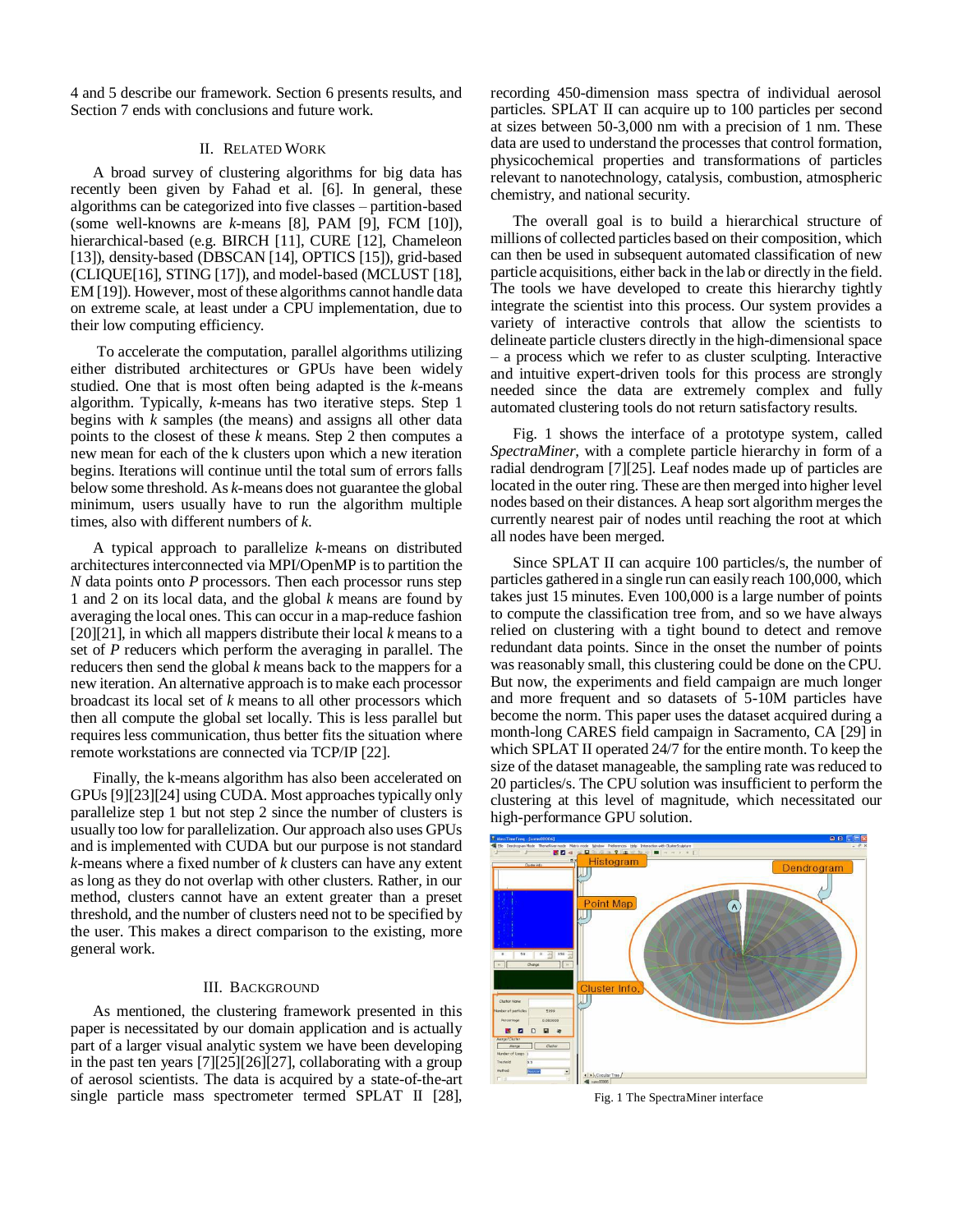## **IV. OUR APPROACH**

The algorithm we present here adapts and parallelizes the incremental  $k$ -means algorithm proposed by Imrich et al. [7], making it amenable to GPU acceleration. The incremental clustering algorithm has the desirable property that the value of  $k$  does not need to be predetermined. However, it was not structured for a parallel implementation.

## A. Incremental K-Means

The pseudo code of the incremental  $k$ -means algorithm is given in Alg. 1. The algorithm starts with making the first point of a dataset the initial cluster center, and then scans through all unclustered points. Each unclustered point  $p$  is compared to all found cluster centers. A point is clustered into the nearest center  $c$  if their distance, calculated by the function *distance*( $p$ ,  $c$ ), is within some predefined threshold  $t$ , otherwise it is made a new cluster center for later points. The process stops when all points are clustered. The distance threshold  $t$  acts as the regulator for the clustering result, such that a larger  $t$  leads to a smaller number of clusters each with more points, while a small t could result in many small clusters.

As the algorithm is running, it also keeps track of any small clusters that have not been updated for a while and marks them as outliers. Then, after all points are clustered, a second pass is performed to re-cluster the points in these outlier clusters. Different from that in the first pass in which each point is only compared to the cluster centers coming before it, each outlier point can be clustered into any cluster center generated during the first pass.

One important advantage of the incremental  $k$ -means over other common clustering algorithms is that it can handle streaming data. Each new data point in a stream can be simply added to the nearest cluster or made into a new cluster center depending on the distance threshold. However, Alg. 1 is not very scalable and can gradually become slower with growing data size and number of clusters, as the points coming at a later time will have to be compared against all cluster centers that came before it. This can become extremely expensive regarding the time cost in the big data context, especially when the points are of high dimensionality and the cost of calculating the distance function  $distance(p, c)$  takes a non-negligible amount of time.

#### **B.** Parallel Incremental K-Means

The sequential nature of the incremental  $k$ -means makes it unclear how to map it to GPUs efficiently. The most naïve way would be to parallelize over the cluster centers such that each unclustered point is compared to all centers in parallel. However, there are a few problems with this approach. First, the GPU would be highly underutilized at the beginning period of the algorithm when there are too few clusters. Also, the points would still be iterated through in a sequential fashion which is actually the costliest part of the algorithm. Thus, a better choice could be to parallelize over the points so that all unclustered points are processed in parallel, comparing them to each cluster. Nevertheless, this approach has the practical difficulty that a large dynamic memory must be maintained on the GPU to handle the increasing number of clusters, along with the running of the algorithm. This is impossible, especially when processing

## **Algorithm 1:** Incremental K-Means

| Input: data points $P$ , distance threshold $t$<br>Output: clusters $C$ |
|-------------------------------------------------------------------------|
|                                                                         |
| $C = \text{empty set}$                                                  |
| for each unclustered point $p$ in $P$                                   |
| <b>if</b> $C$ is empty <b>then</b>                                      |
| Make p a new cluster center and add it into $C$                         |
| else                                                                    |
| $p = next$ unclustered point                                            |
| Find the cluster center c in $C$ closest to $p$                         |
| <b>let</b> $d = distance(c, p)$                                         |
| <b>if</b> $d < t$ <b>then</b> Cluster p into c                          |
| <b>else</b> Make p a new cluster center added to $C$                    |
| end if                                                                  |
| end if                                                                  |
| end for                                                                 |
| return $C$                                                              |

data of large volume with potentially numerous clusters, since that the number of clusters cannot be known in advance, and that the GPU memory is typically very limited and must be preallocated in fixed size before each invoking.

Our solution, in consideration of all these issues, is to build clusters in batches, so that unclustered points and cluster centers in the batch can be parallelized over at the same time. The parallelized algorithm runs iteratively over unclustered points and builds clusters incrementally. In each iteration, the algorithm first scans unclustered points sequentially on the CPU to detect a batch of  $b$  cluster centers, denoted as  $\bm{B}$ . As  $b$  is typically a very small number, only a few points will be scanned. Then the algorithm parallelly computes the distances between each unclustered point to each center in  $\bf{B}$  on the GPU. The nearest center for each point is found at the same time so that a point can be assigned with a label of its nearest cluster if their distance is within the predefined threshold. However, a point can be officially assigned to a cluster only on the CPU after the labels are passed back from GPU memory. After this, the centers in  $\bm{B}$  are updated and the batch is added to the output set  $\bm{C}$  if it is stable, otherwise the process will be operated again until  $\bm{B}$  is

| <b>Algorithm 2: Parallel Incremental K-Means</b>                          |
|---------------------------------------------------------------------------|
| Input: data points $P$ , distance threshold $t$ , batch size $b$ ,        |
| max iteration $M$                                                         |
| Output: clusters $C$                                                      |
| $C = \text{empty set}$                                                    |
| <b>while</b> number of un-clustered points in $P > 0$                     |
| Run Alg. 1 until a number of b clusters <b>B</b> emerge                   |
| <i>Iteration</i> $i = 0$                                                  |
| <b>while</b> $i \leq M$ and <b>B</b> is not stable                        |
| in parallel:                                                              |
| <b>for each</b> unclustered point $p_i$                                   |
| Find the center $b_i$ in <b>B</b> closest to $p_i$                        |
| <b>if</b> distance(b <sub>i</sub> , p <sub>i</sub> ) < t then $c_i = b_i$ |
| else $c_i$ = null                                                         |
| end for                                                                   |
| <b>on CPU:</b> Assign $p_i$ to $b_i$ if $c_i$ is not null                 |
| in parallel: <i>update centers of</i> $\boldsymbol{B}$                    |
| end while                                                                 |
| Add <b>B</b> to <b>C</b>                                                  |
| end while                                                                 |
| return $C$                                                                |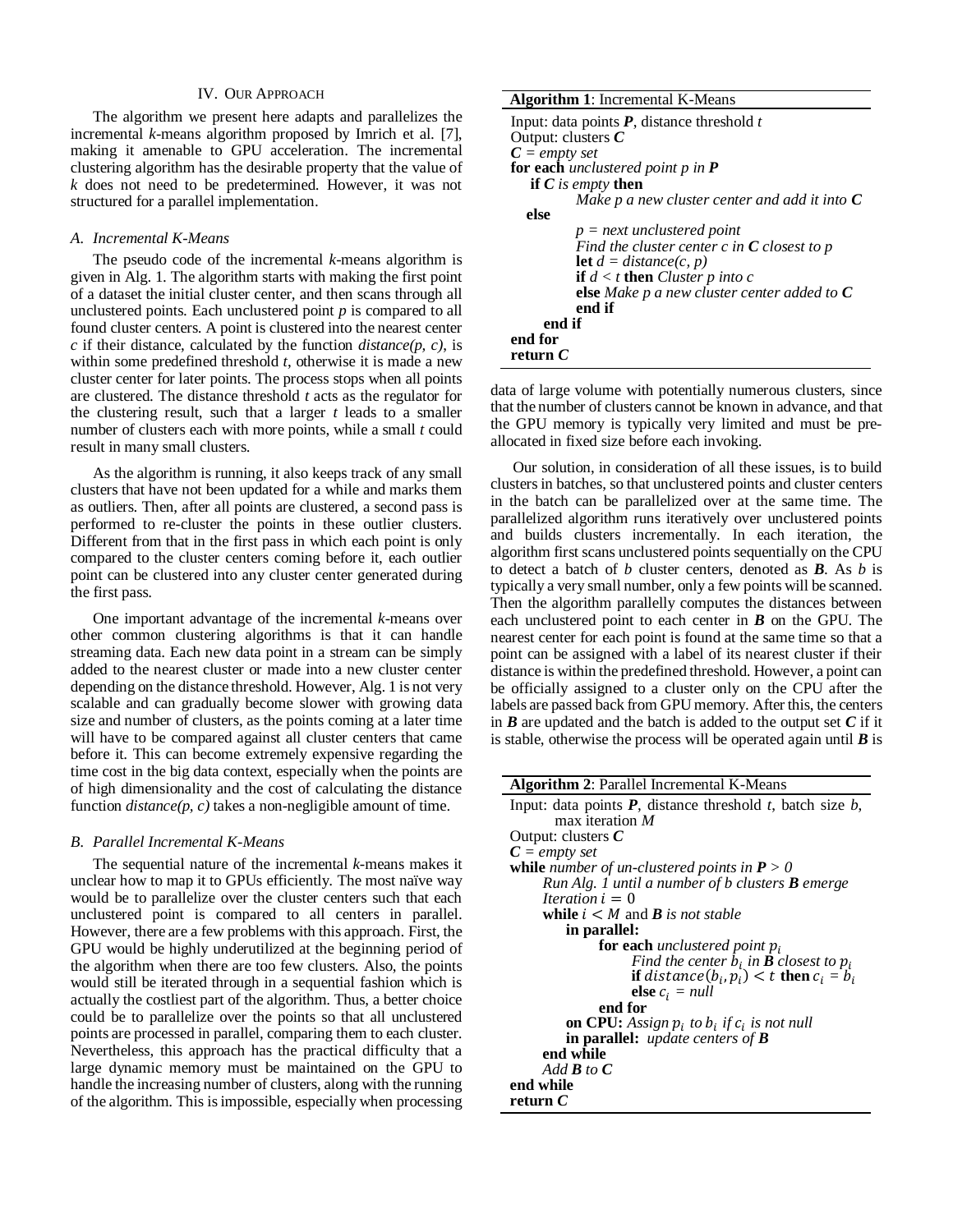stable or reaches the max iteration  $M$ . Empirically, we found  $M$  $=$  5 is effective, but note that most iterations converge much earlier. Clustered points will not be scanned again in later iterations. At last, the outer iteration stops when all points are clustered. Alg. 2 presents the pseudo code of the whole process.

Each outer iteration of Alg. 2 essentially merges Alg. 1 with a parallel implementation of the traditional k-means where  $k =$ b. The advantage here is that a point will never be compared to more than *b* cluster centers. Also, a second pass for re-clustering "outliers" is no longer needed. The batch size *b* controls the workload balance between CPU and GPU, and typically b should be a small number. Through experimentation, we chose  $b = 96$ . We found that setting  $b > 96$ , although this means less iteration steps, would make the algorithm CPU bound, which means the GPU may have more idle time waiting for the CPU to build the batch. And conversely, a smaller  $b$  could result in GPU underutilization. The value of  $b$  is also suggested to be a multiple of 32 to avoid divergent warps with an NVIDIA GPU under CUDA implementation.

## C. Determine the Distance Threshold

In both Alg. 1 and 2, the distance threshold  $t$  plays the central role for adjusting the clustering results. A good value of  $t$ reflecting the nature of the data can be chosen regarding the distribution of the point distances, e.g. the value indicating the intra-cluster distance of clusters. However, computing the distance matrix could be exhausting especially given a dataset of high dimensionality.

We took two approaches to ease this issue. First, we reduce the number of dimensions by removing the irrelevant ones based on the dimension standard deviations computed from all points. This could also heavily reduce the computational load of the clustering algorithm. Second, when there are too many points, we only use a random sampling of, say, 20,000 to 50,000 points instead of all of them. The process of computing the distance histogram as well as computing the dimension standard deviations are all GPU accelerated to further boost the speed. Details of the implementation are given in section 5.

#### D. Cluster Visualization

We aim for a progressive display that can intuitively show the evolving data clusters along with the running of the clustering algorithm, so that users can estimate the final result at an early stage rather than waiting for the finish. The MDS is such a visualization for this purpose providing a low-dimensional embedding of the data into a 2D plane. Here we leverage Glimmer MDS [30] which is an iterative algorithm where points are embedded (i.e. reduced to a 2D layout) in the current level based on the embedding of the points at a previous level. The main advantage of Glimmer MDS is that the final embedding of a point is only decided by a small number of points. Although the set of referential points change at every iteration, the size remains the same and thus the computation cost is fixed, making the algorithm amenable for GPU acceleration.

However, for our data (or any large-scale data), even a part of it can contain too many points such that the MDS visualization can easily become very clustered if we visualize all of them. Thus, a better approach is to only visualize the cluster center which is a tight representative of its members. Further, we also provide users options to filter clusters such that only significant clusters with more than a certain number of members are displayed. We also visualize the size distribution of clusters as histograms.

The color of a point in the MDS visualization then represents the number of members in the cluster. We use a color map from white to blue, in which small clusters are mapped to mostly white and large clusters to saturated blue. As the background color is white, those significant clusters are emphasized in such mapping. However, the range of the number of members in each cluster can vary widely (e.g. from 1 to 317,786 in one of our applications), and the cluster sizes may not be evenly distributed across the range. A linear color mapping function might not effectively catch the difference in such case. Instead, we apply a piecewise transfer function linking the number of members in each cluster to the color saturation change of its representative point in the visualization. By such, we can exercise more control over how points are colored. Then, by incorporating this visualization component into our parallel incremental clustering algorithm we can provide a streaming experience where we initially visualize the first few cluster centers, and then update the view with new cluster centers as they are formed.

#### V. LOW LEVEL IMPLEMENTATION

Our parallel clustering algorithm described in the previous section was implemented on NVIDIA GPUs using CUDA. We took the Pearson distance metric in our application, which can be calculated as  $d_{xy} = 1 - \rho_{xy}$  where  $\rho_{xy}$  is the Pearson correlation coefficient of two points. We now introduce the detailed implementation in the following.

#### A. Kernel for Parallel Clustering

For our parallel incremental clustering, each GPU thread block is set to have a thread dimension of 32 by 32. This means each block will compare 32 points to a batch of  $b$  (which is a multiple of 32) cluster centers. Thus, we lunch  $N/32$  thread blocks if we have totally  $N$  data points. Fig. 2 briefly illustrates the GPU thread block access pattern. The  $x$  coordinate of a thread tells which point it will be operating on, and the y coordinate is mapped to a small group of  $b/32$  cluster centers. More specifically, as we set  $b = 96$ , each thread will process three cluster centers ( $96/32 = 3$ ). The cluster centers and points are stored in GPU memory as two matrices with the same x dimension. Then, each thread will compute the distances between the corresponding point and the small group of cluster centers, and store the nearest cluster index and its distance value in the shared memory for further processing.

Fig. 3 gives the pseudo code for the GPU kernel operated by each thread, where the two 32 by 32 shared memories are denoted *distance[][]* and *cluster[][]*. Each row of the *distance*[*]*[*]* stores the distances between a point and its nearest cluster center in the small centers group. That is to say, each element of *distance* [*II*] stores the distance of the nearest center among the three that are compared against in a thread. Meanwhile, the index of the corresponding clusters are saved in cluster[][]. Then, after synchronizing all the threads in the block so that all shared memories are filled with stable results, each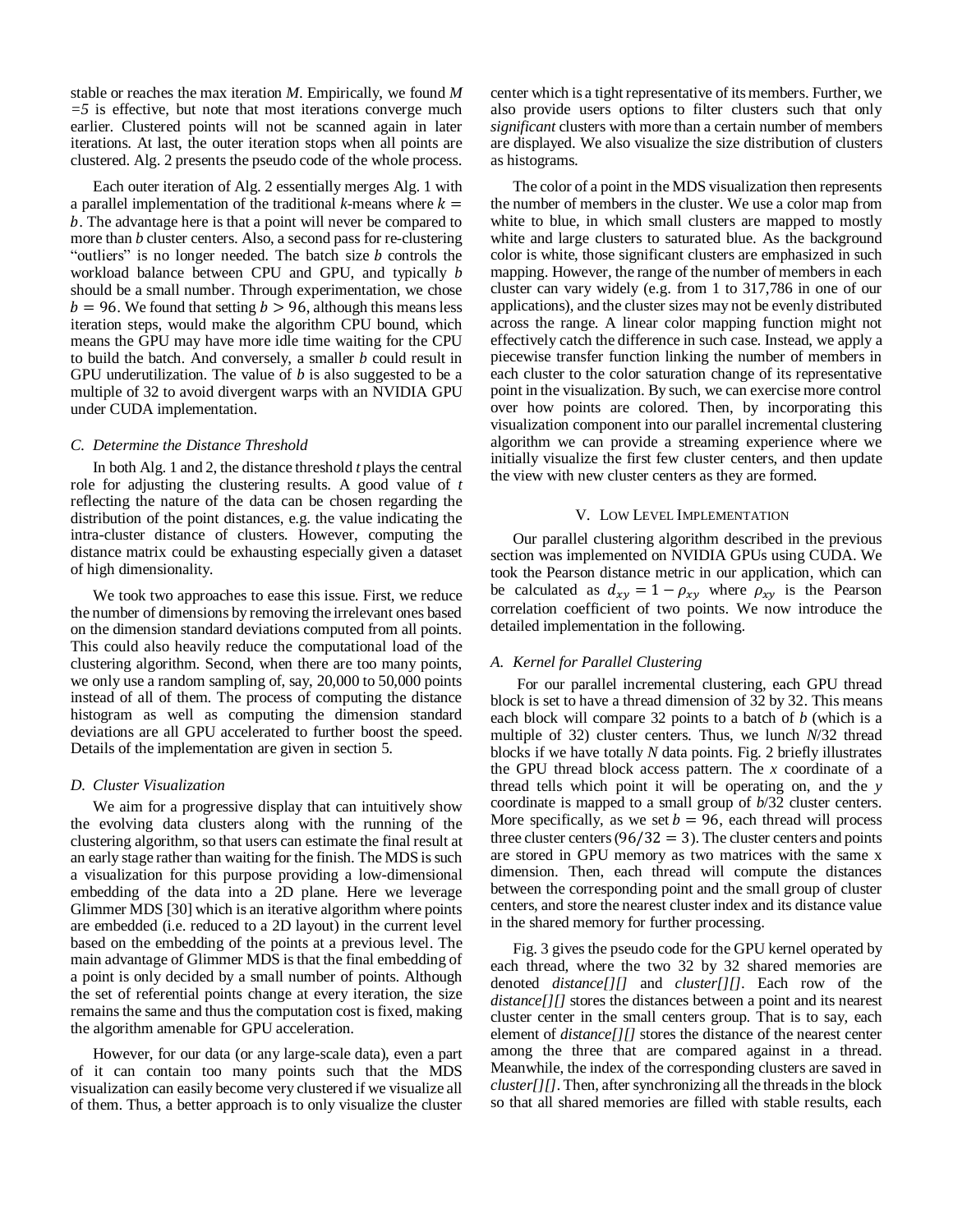

Fig. 2. GPU access pattern for the parallel clustering algorithm

 $pid = blockDim.y * blockIdx.x + tid.x$  $\mathcal{N}$  point id  $C = centers\ to\ compare$ 

 $distance [tid.y][tid.x] = minimum$ distance between point [pid] and centers in  $C$ cluster[tid.y][tid.x] = id of the nearest cluster center in  $C$ syncthreads() if  $tid.x$  equals  $0$  then  $min\_dis = minimum of the row distance [tid.y]$ if  $min\_dis < distance$  threshold then  $label[pid] = the corresponding cluster id$ sored in the row cluster[tid.y] else  $label[pid] = -1$ end if end if

Fig. 3. Pseudo code of the CUDA kernel for parallel clustering

thread with x id of 0 will scan through one row of the shared memory, looking for the minimum distance and the nearest cluster. A point will be labeled with the nearest cluster id if the calculated distance is within threshold, otherwise -1 indicating the point is not clustered in the current iteration of the algorithm (see Alg. 2). After all thread blocks finish their job, the labels of all the points will be returned and be used for CPU to officially assign points to clusters.

As mentioned, the batch size  $b$  can directly influence the perthread workload. A larger  $b$  means each thread will have to compare more cluster centers. The workload of GPU kernels is also affected by the dimensionality of data and the computing complexity of the distance metric. For our typical application, we found that setting  $b = 96$  could reach the best load balance between GPU and CPU, although the choice may vary for other datasets and different computing platforms.

#### **B.** Standard Deviations and Pairwise Distances

As mentioned, we perform simple dimension reduction to accelerate the computation. This is achieved by removing dimensions with small standard deviations, e.g. by a threshold of 0.01 of the max value of all standard deviations. The computation of standard deviations is done on GPU with an

optimization technique called *parallel reduction* [31]. The technique takes a tree-like iterative approach within each GPU thread block, summing up all values mapped to each thread the block (illustrated in Fig. 4).

As the data of one dimension forms a very long vector, the calculation of the mean as well as the standard deviation of the vector can be transferred into a vector reduction operation. For our CUDA implementation, dimensions are mapped to the ycoordinates of thread blocks. We launch 512 threads in a block, each mapped to the value of one data point in one dimension, i.e. each block has a thread dimension of  $512\times1$ . Thus, the block dimension is  $D \times N/512$ , where N is the number of points and D is the data dimensionality. Each value mapped to a thread is initialized in the beginning, depending on the goal of the function. That is to say, for calculating the vector mean  $\mu$ , each value is initially divided by  $N$ , and for calculating the vector variance, each value  $x_i$  is mapped to  $(x_i - \mu)^2/N$ . And then in each iteration step, the number of active threads in a block is halved, and the values of the second half of the shared memory are added to the first half, until there is only one active thread getting the final result of the block and storing it into the output vector. The pseudo code of the GPU kernel is given in Fig. 5.



Fig. 4. GPU thread block iterations of Parallel Reduction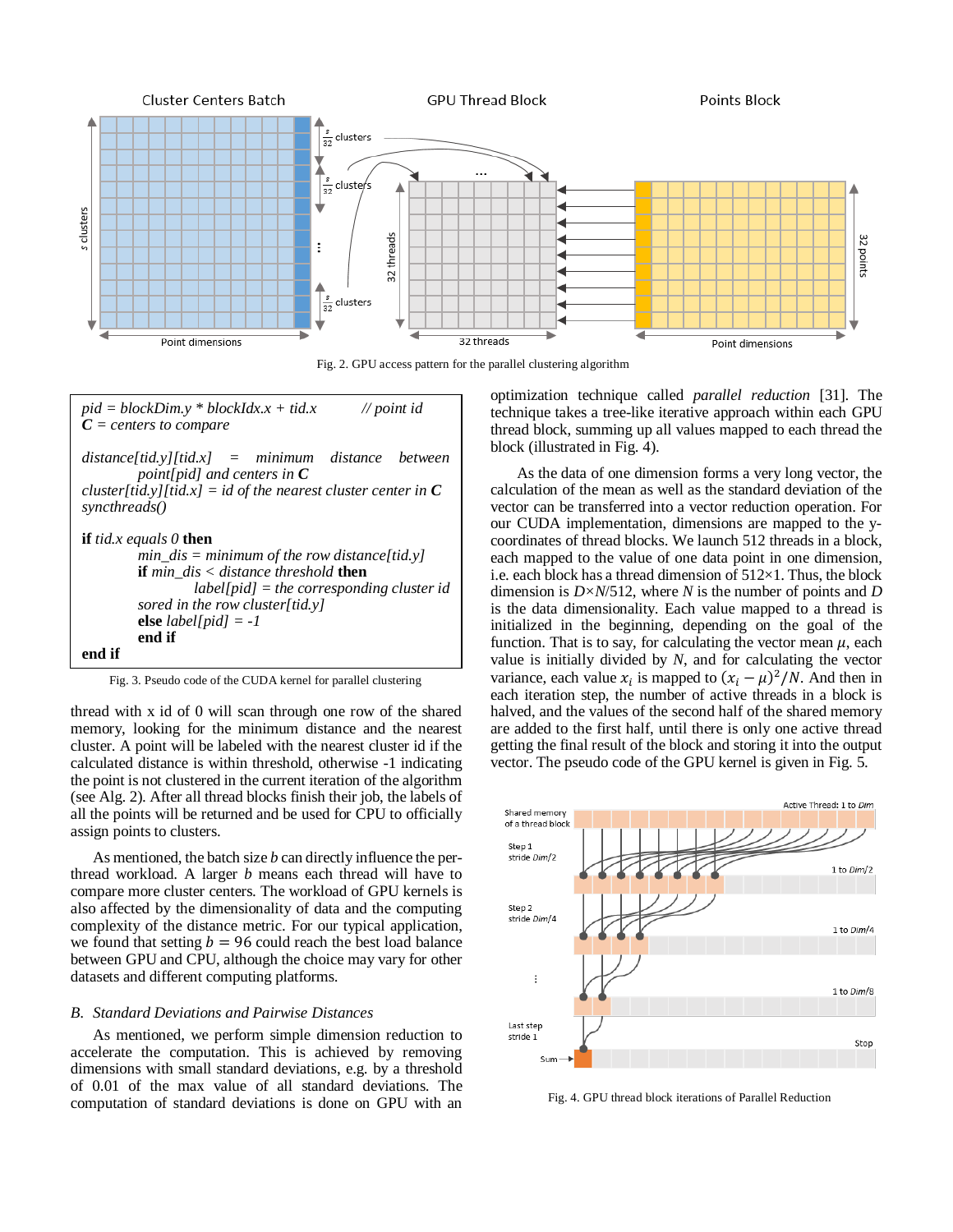

Fig. 5. Pseudo code of the CUDA kernel for Parallel Reduction

The result of the parallel reduction operation is a vector down-scaled by 512 times of the input. If this is still too large, we can conduct it again until we reach we reach the final output of a single summed value. However, as the cost of memory transfers may be higher than the benefit we can get from GPU parallelization when processing a short vector, a single CPU scan would be more than sufficient in such case.

One practical difficulty, especially when implementing on a single GPU, is that there may not be enough GPU memory that can hold all the data. Even if there is, the length of the data array can go beyond the maximum indexable value such that they cannot be accessed. Our solution is to divide data into blocks of the size that can be held in GPU memory, and operate parallel reduction on each of them. Then an extra CPU scan is operated on results from data blocks to summarize the final output.

The computation of the pairwise distance histogram faces a similar problem. Although we can sometimes fit the sampled data points in GPU memory, the length of the result vector can easily go beyond the indexable range (e.g. the pairwise distances of 50,000 points can form a vector of 1,249,975,000 elements). Then again, we divide sampled points into blocks of fixed size. As we only need the histogram, we update the statistics on the CPU whenever the distances of points from two blocks are returned by the GPU and then drop the result to save memory. The access pattern of GPU thread blocks for computing pairwise distances is straightforward – each thread calculates one pair of distances. As we use  $32\times32$  thread blocks, there will simply be  $N/32 \times N/32$  blocks launched.

#### VI. RESULTS

We have implemented our parallel incremental clustering algorithm (Alg. 2) on a server with 4 Tesla K20 GPUs. We also implemented the sequential algorithm presented earlier (Alg. 1). We tested our algorithm on the aerosol dataset introduced in Section 3. The total dataset contains 8 million points each in 450 dimensions.

## A. Dimension Reduction and Distance Threshold

We first perform the dimension reduction regarding the standard deviations presented in Fig. 6a. Here, by applying a threshold of 0.01 of the maximum value calculated, 36



Fig. 6. Deciding the distance threshold. (a) Standard deviations of dimensions. The red bars correspond to the selected dimensions. (b) The distribution of pairwise Pearson distances from 20,000 sampled points. A threshold of 0.3 is selected regarding the gap in the middle.

dimensions are selected out of 450 and marked red in Fig. 6a, while the rest colored blue (most of which are too small to be observed clearly).

The histogram of pairwise Pearson distances between each two of 20,000 samples is presented in Fig. 6b. We also have calculated such histograms with more samples, e.g. 50,000 random points, but the shape of the histogram is basically the same as that in Fig. 6b, just with enlarged values for all the bars. This means 20,000 samples have been quite enough for describing the distance distribution. We can see there is a clear gap in the center between the peaks at the two ends of the distribution indicating the general intra and inter distances of clusters. Based on Fig. 6b, the user-defined distance threshold was set to a Pearson distance of 0.3 throughout our experiments.

# B. Clustering Quality and Timing

The clustering quality is measured using the Davies-Bouldin (DB) index [32], calculated as

$$
DB = \frac{1}{n} \sum_{i=1}^{n} \max(\frac{\sigma_i + \sigma_j}{M_{ij}})
$$
 (1)

Here,  $\sigma_i$  is the dispersion measure of cluster *i* calculated as the average distance of all elements in cluster to the center,  $M_{ij}$ is the Pearson distance of two centers (dissimilarity measure), and  $n$  is the total number of clusters. With the DB index, the lower the score, the higher the quality of the clustering.

In our experiments, we noticed that the sheer size of our datasets was the main performance bottleneck. With millions of points, each call to the GPU would take between 2-4 seconds. Since the GPU was being called thousands of times, this was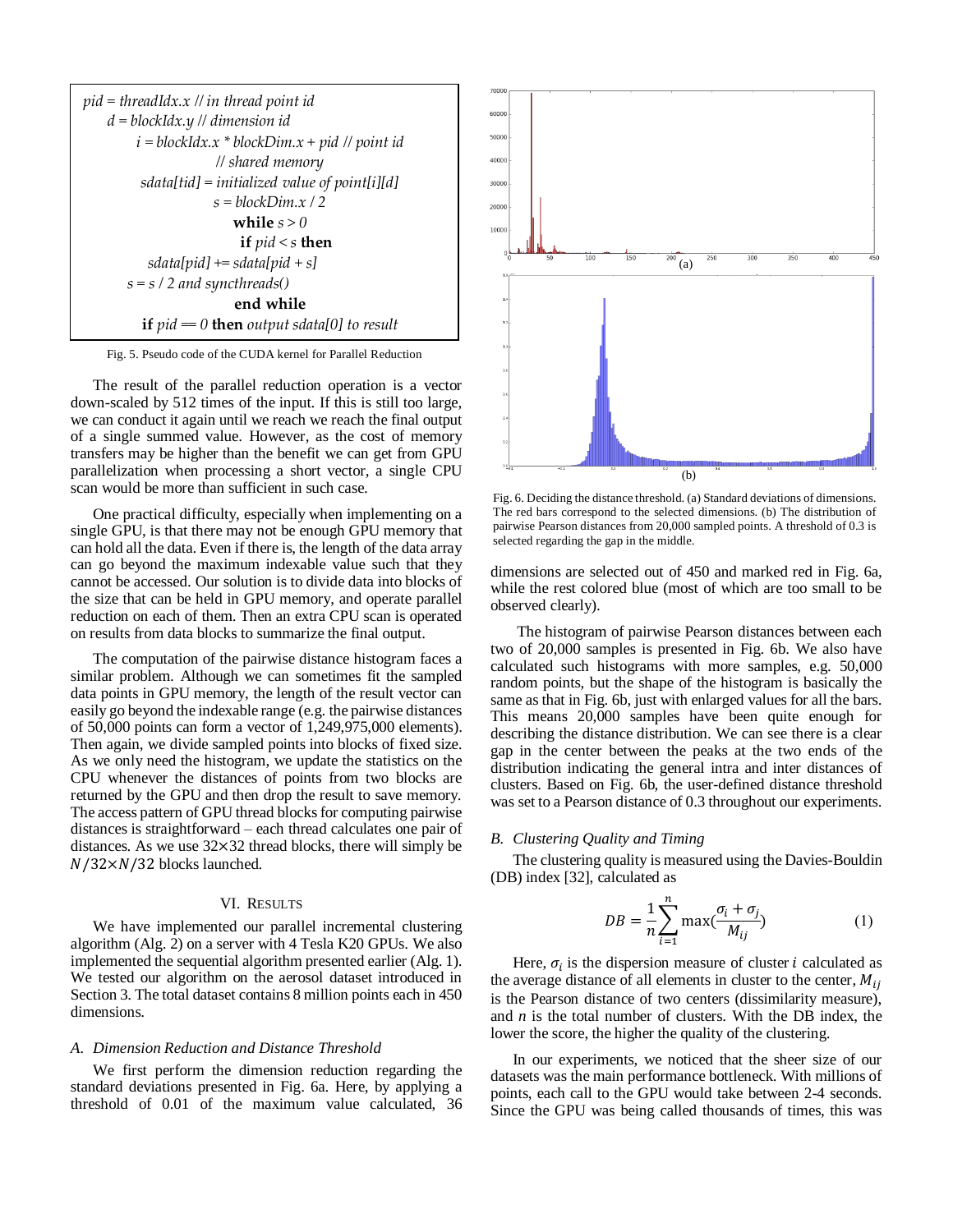still a very time-consuming process. By removing points that were considered "close enough" to their respective cluster centers, the size of the dataset would decrease with every call to the GPU. This optimization, which we call *sub-thresholding* (ST), drastically reduced the computation time. By setting the sub-threshold to 0.2, for example, any point that has a Pearson distance of less than 0.2 for their current cluster will become ineligible for re-clustering (i.e. the point will stay in that cluster even if a closer cluster is introduced later). This effectively prevents points with a low intra-cluster distance from moving to a new cluster in a future iteration. As a result, these points can be removed from consideration.

Table 1 compares the DB index of our parallel clustering algorithm to the sequential algorithm. Table 1 also shows how different ST levels affect quality. Unexpectedly, clustering with no ST does not produce the best results. This suggests that there is some discrepancy between what is locally optimal (i.e. each point lies in cluster where it is closest to the cluster center) and what is globally optimal (i.e. producing clusters with a low intracluster distance and a high inter-cluster distance).

TABLE I. DB SCORES UNDER DIFFERENT SETTINGS

| <b>Size</b>      | <b>Sequential</b> | Parallel | ST: 0.3 | ST: 0.2 | ST: 0.15 |
|------------------|-------------------|----------|---------|---------|----------|
| 10k              | 0.527             | 0.539    | 0.540   | 0.537   | 0.529    |
| 50 <sub>k</sub>  | 0.546             | 0.590    | 0.548   | 0.554   | 0.539    |
| 100 <sub>k</sub> | 0.550             | 0.584    | 0.600   | 0.570   | 0.544    |
| 200k             | 0.564             | 0.587    | 0.640   | 0.593   | 0.564    |

DB scores measuring the cluster quality (lower is better). Quality of sub-thresholding (ST) is also presented.

Intuitively, this makes sense. Because the points are of high dimensionality, it is likely that if  $m$  points find clusters that are closer, they will be in  $m$  separate clusters. Within each cluster, a single point will have a small impact on the intra-cluster distance. The cluster that is losing  $m$  points, however, is going to suffer a large increase in its intra-cluster distance if those points were relatively close to the center. In addition, the  $m$ updated clusters will have a smaller inter-cluster distance.

Fig. 7 shows how the timings scale with increasing data volume under different clustering settings. The graph compares the sequential to the parallel clustering with differing values of ST. Here we can see that our parallel approach is significantly faster than the sequential one. What's more, as the data volume increases, the sub-thresholding optimization effectively helps to suppress the explosion in computing time.

Also, we can see from Fig. 7 that the computing time, under any setting, grows at a super-linear rate with respect to the size of the data (i.e. more than double the compute time is required for processing doubled data). This makes the algorithm a good candidate for multi-GPU acceleration. Therefore, we have also implemented such a multi-GPU solution where the same cluster batch is passed to all CPUs and unclustered points are distributed to all GPUs evenly. The only difference from the single-GPU implementation is that one extra step is added on the CPU to merge the centers after all GPUs have finished clustering.



Fig. 7. Timings under different clustering with increasing data sizes.



Fig. 8. Timings of the multi-GPU implementations  $(ST: 0.15)$ 

Fig. 8 shows the timings under different numbers of GPUs scaling with data sizes. The ST is set to be 0.15 as it performs overall best regrading Table 1. We can see here the time needed is basically halved when using two GPUs comparing to using a single GPU. This is because each GPU is only working on half of the dataset. However, such a speed-up is not observed when increasing the number of GPUs from two to four. This suggests that there is a diminishing rate of return in the multi-GPU approach, probably caused by the increasing cost in data transferring and more needed work in merging the results from different GPUs.

# C. Visualizations

Fig. 9 shows some visualizations generated during the incremental clustering. For each state of the clustering result, we visualize the MDS layouts of cluster centers (on the left) as well as the histogram of the size of all clusters (on the right). The number of significant cluster centers being visualized (i.e. with more than 10 members) out of the total number of clusters processed is displayed on the top-left corner of each MDS layout. It is worth noting that the clusters appear rotated in MDS from plot to plot. This is purely due to the Glimmer MDS that does not preserve certain orientations.

From the visualizations, we notice two interesting facts. First, several clusters are forming in the MDS layout. We believe this is due to the low threshold enforced by the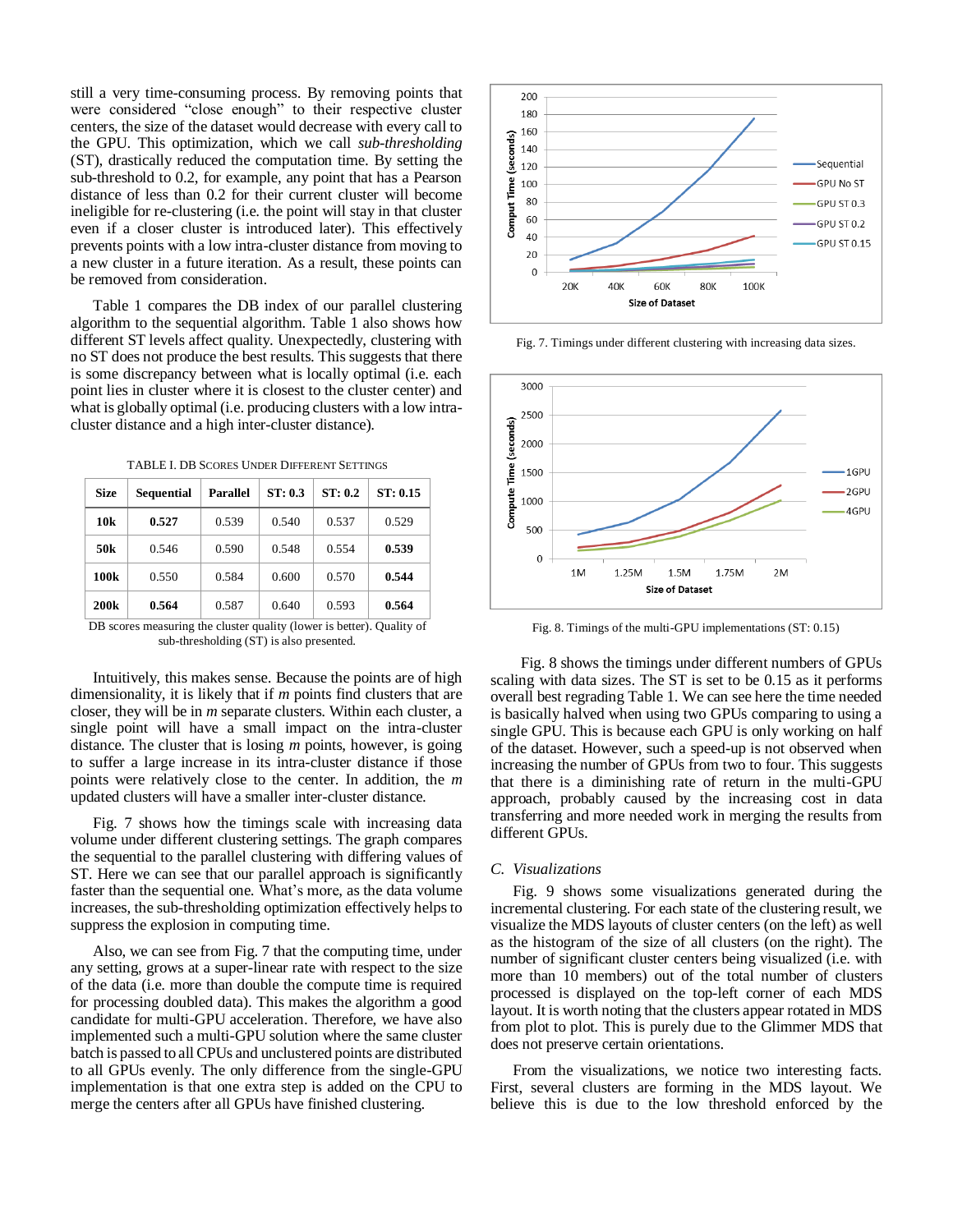incremental clustering algorithm. Some clusters are actually close but not enough to form one single cluster. Second, the ratio of the significant clusters over the total clusters being processed is getting smaller. In the beginning the ratio is 82.3% but toward the end is only about 1%. From the last two figures, we also see that of the first 165,984 clusters, 4,002 of these are significant  $($ >10 points), while for the second 171,010 clusters only about 200 are significant. This is because most of the big clusters were generated during the early rounds and most of the clusters produced in the late iterations only have a small number of members. This is a major advantage of the visual feedback – users can easily determine when partial clustering results are sufficient to perform a subsequent analysis step.

## VII. CONCLUSION AND FUTURE WORK

We have presented a novel algorithm for big data clustering. The algorithm parallelizes the incremental k-means and is implemented on the GPU with CUDA. We observe in experiments that the new parallel algorithm can speed up the clustering process by an order of magnitude and lead to a smaller growth of time cost along with the increasing of data size.

Future work will include an out of core approach to handle even larger datasets. Although we are able to fit current data in RAM, ultimately, we need to adopt more efficient data storage facilities and load balancing strategies. For example, in the multi-GPU approach, we can redistribute points onto each GPU after every call to the parallel clustering function. Additional experiments will be done to determine if the latency of the extra data transfer is small enough to reach a net gain in performance.

The overall goal of our domain application, as mentioned in Section 3, is to obtain the structural relationship embedded in data which can be used to classify new particles at real-time. The parallel clustering algorithm is the first step towards this goal. Although we have been able to build such structures on smaller datasets with a simple heap sort algorithm, this strategy becomes clumsy when facing big dataset where the number of leaf nodes are usually very large. A possible solution can be to build the structure with parallel clustering in a similar fashion as  $k$ -means trees [3]. This will be the major focus of our future work.

#### **ACKNOWLEDGEMENT**

This research was partially supported by NSF grant IIS 1527200 and the Ministry of Science, ICT and Future Planning, Korea, under the "IT Consilience Creative Program (ITCCP)" supervised by NIPA. Partial support (for Alla Zelenyuk and Jun Wang) was also provided by the US Department of Energy (DOE) Office of Science, Office of Basic Energy Sciences, Division of Chemical Sciences, Geosciences, and Biosciences.

## **REFERENCES**

- [1] "Big data," Nature, vol. 455, no. 7209. pp. 1-136, 2008.
- [2] "Dealing with data," Science, vol. 331, no. 6018. pp. 639-806, 2011.
- M. Muja and D. G. Lowe, "Scalable nearest neighbor algorithms for high  $[3]$ dimensional data," IEEE Trans. Pattern Anal. Mach. Intell., vol. 36, no. 11, pp. 2227-2240, 2014.
- "Stratified sampling," Wikipedia. [Online]. Available:  $[4]$ https://en.wikipedia.org/wiki/Stratified\_sampling. [Accessed: 20-May-



Fig. 9. Cluster visualization along with the clustering process. The number on the top-left corner of each pair of figures is the number of clusters being visualized vs. the total number of clusters. Clusters with less than 10 members are not visualized.